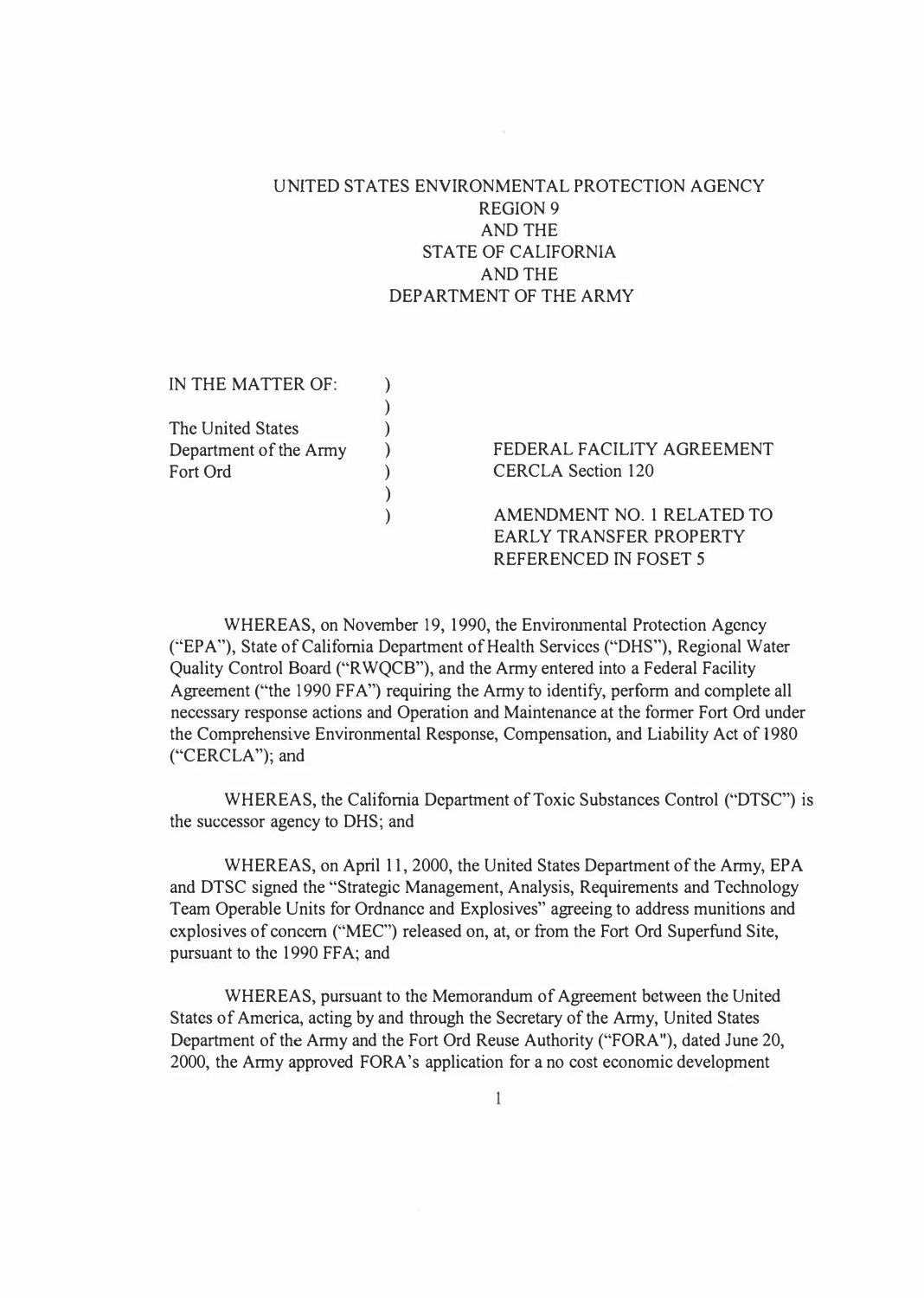conveyance of portions of the former Fort Ord, to include the property described in the Finding of Suitability for Early Transfer, Former Fort Ord, California, Environmental Services Cooperative Agreement (ESCA) Parcels and Non-ESCA Parcels (Operable Unit Carbon Tetrachloride Plume) ("FOSET 5"); and

WHEREAS, FORA has requested an early transfer of certain parcels of property described in FOSET 5 within the Fort Ord Superfund Site, which will be referred to as the "Early Transfer Property"; and

WHEREAS, the Army and FORA have entered into an Environmental Services Cooperative Agreement ("ESCA") as a vehicle for the Army to fund FORA to conduct certain CERCLA response actions and Long Term Obligations for the Early Transfer Property necessary to protect human health and the environment and to facilitate reuse and to commence with redevelopment; and

WHEREAS, FORA and EPA Region IX, and DTSC have entered into an Administrative Order on Consent ("AOC"), for the performance of certain CERCLA response actions and Long Term Obligations on the Early Transfer Property for the protection of human health and the environment, and which provides for cleanup activities by FORA, including but not limited to the design, construction, and implementation of all environmental services to achieve all applicable or relevant and appropriate requirements and other Performance Standards described in the AOC, any Work Plans to be developed pursuant to the AOC, and/or in any Record of Decision or other Decision Document issued; and

WHEREAS, the Army will prepare a Covenant Deferral Request requesting the Representative of the EPA Administrator approve the Early Transfer, with the concurrence of the Governor of California, in accordance with CERCLA Section 120(h)(3)(C)(i)(l)-(IV) inclusive, which will demonstrate that the Early Transfer Property is suitable for transfer prior to the completion of all necessary response actions and for the reuse intended by the transferee; and

WHEREAS, the proposed CERCLA covenant deferral on the Early Transfer Property will be based upon use restrictions to be included in the federal deed and the state land use covenant; and

WHEREAS, because FORA will perform work pursuant to the ESCA and the AOC, certain Army obligations under the 1990 FFA as to the Early Transfer Property should be suspended, revised, or otherwise changed as set forth in this Amendment; and

WHEREAS, since the RWQCB is a party to the 1990 FFA and the RWQCB's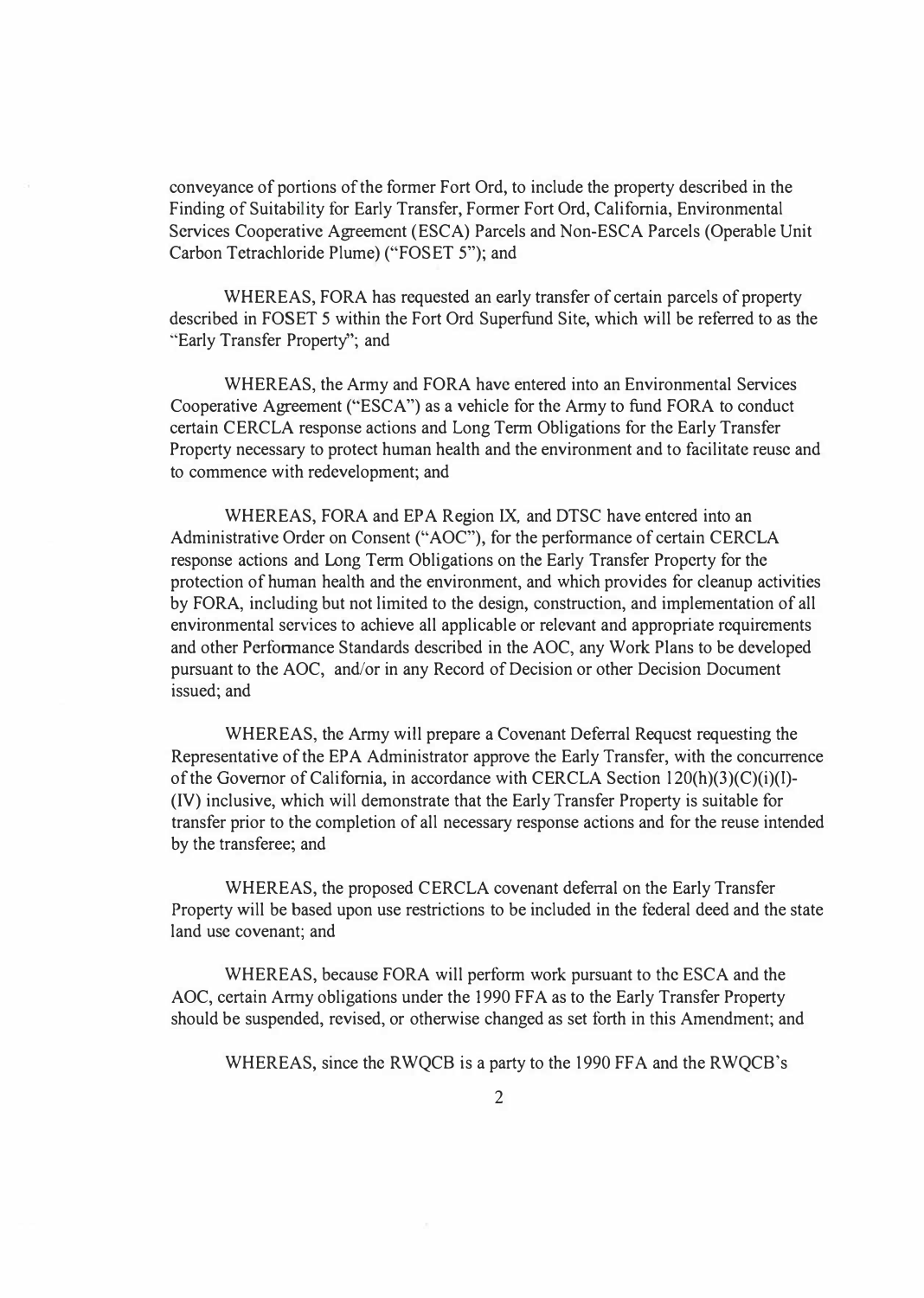consent is required to any amendment of the 1990 FFA, the RWQCB is a party to this Amendment even though the Army is retaining all of its existing obligations with respect to (i) groundwater contamination associated with activity that occurred prior to the transfer of title of the Early Transfer Property at, under or, migrating to or from the Early Transfer Property, and (ii) soil or groundwater perchlorate contamination, which arc the only conditions at the Early Transfer Property over which the RWQCB has exercised oversight jurisdiction;

THEREFORE, based on the information available to the undersigned Parties on the effective date of this Amendment to the 1990 FF A, and without trial or adjudication of any issues of fact or law, and in accordance with Section 29 ("AMENDMENT OR MODIFICATION OF AGREEMENT") of the 1990 FF A, the Parties agree to amend the 1990 FFA, as provided below. All terms and conditions of the 1990 FFA remain in effect and in full force regarding all property within the Fort Ord Superfund Site, including the Early Transfer Property, unless expressly suspended or revised in this Amendment.

I. Section 3 (DEFINITIONS) of the 1990 FFA is amended to add Section 3.2 consisting of the following definitions:

- A. "1990 FFA" shall mean the Federal Facility Agreement and all Appendices incorporated into the Agreement for Fort Ord that became effective on November 19, 1990, between EPA, the Army, DHS and RWQCB.
- B. "Administrative Order on Consent" or "AOC" shall mean the agreement between FORA, EPA, and DTSC with CERCLA Docket No. 09-2007-03 that provides for performance of cleanup activities by FORA, including but not limited to, completion of remedial investigations and feasibility studies, the design, construction, and implementation by FORA of all necessary response activities to accomplish completion of remedial action and long term obligations on the Early Transfer Property.
- C. "Amendment No. 1 to the 1990 FFA" or "Amendment", or "FFA Amendment" shall mean this document which supplements and, in relation to the Early Transfer Property only, revises the 1990 FF A, between EPA, the Army, DTSC, and RWQCB.
- D. "Army Continuing Responsibilities" shall mean the following ongoing Army responsibilities that will continue after the transfer of the Early Transfer Property: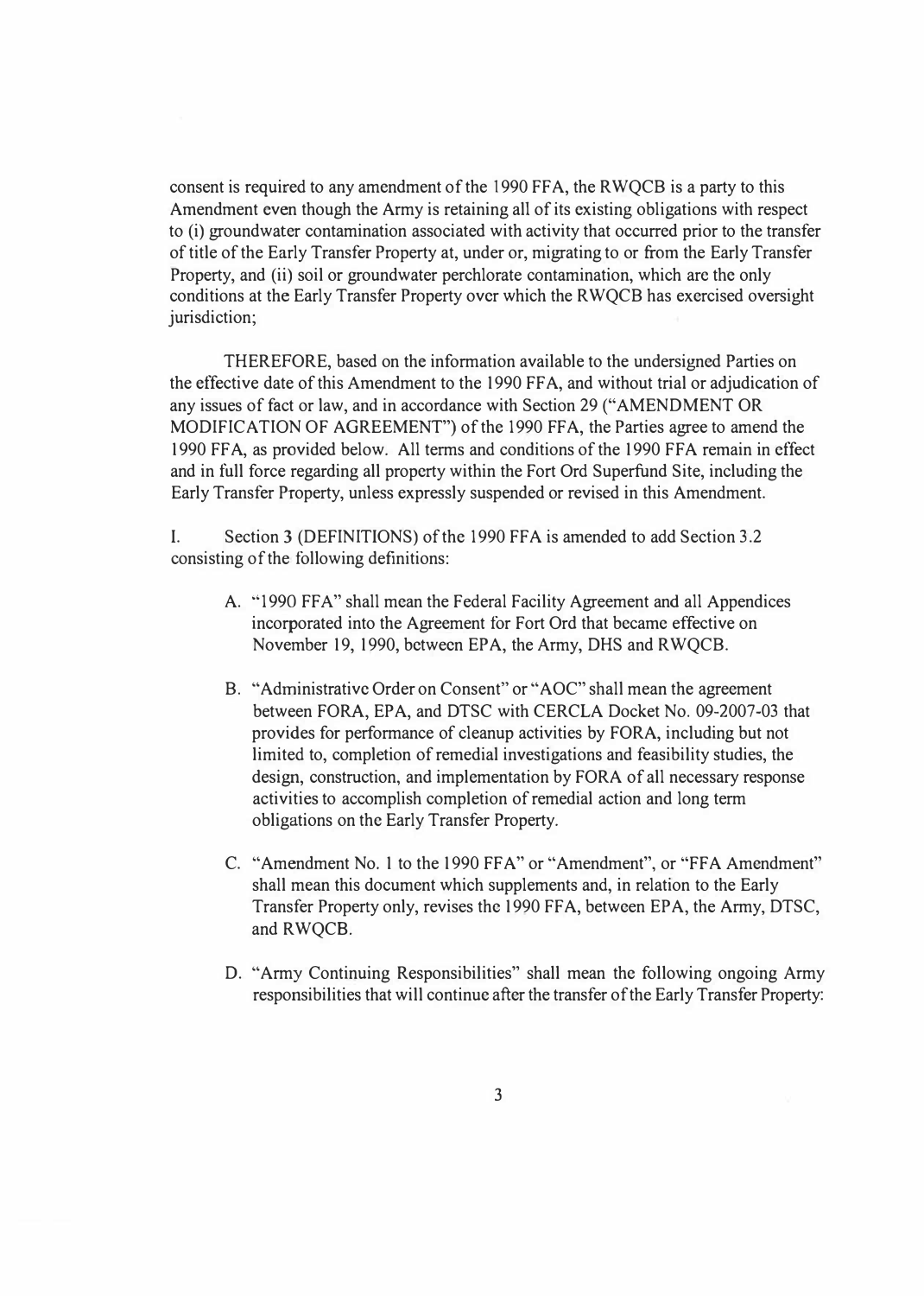**1.** Endangered Species Act Consultation

Prior to Site Closeout and if FORA is required to seek a new biological opinion, the Anny will conduct any consultation that may be necessary with the U.S. Fish and Wildlife Service

ii. Parker Flats

The Army will complete the Remedial Investigation/Feasibility Study, Proposed Plan, and Record of Decision for the Parker Flats Munitions Response Area, as described in the *Superfund Proposed Plan, Remedial Action is Proposed For Parker Flats Munitions Response Area, Track 2 Munitions Response Remedial Investigation/Feasibility Study, Former Fort Ord, California,* dated February 9, 2007.

iii. Groundwater Contamination

The Army will address any and all groundwater contamination associated with activity that occurred prior to the transfer of title of the Early Transfer Property at, under or, migrating to or from the Early Transfer Property.

1v. Other Settlement Agreements

Any and all requirements, obligations, duties, or costs associated with compliance, perfonnance and implementation of all applicable agreements, obligations, promises and covenants previously imposed by any court, administrative or consent order, settlement or consent agreement, or other obligations or agreement of any kind (excluding those imposed by statute), imposed upon or agreed to by the Army or DoD which affect the performance of the ESCA except those obligations imposed by the following two settlement agreements:

- (i) Settlement Agreement between Monterey Bay Unified Air Pollution Control District (the "District") and the United States Anny ("Anny") and Dept. of Defense ("DOD"), dated May 22, 1998; and
- (ii) Settlement Agreement between Plaintiff's Curt Gandy, Patricia Huth, Richard Bailey, Michael Weaver, Edward Oberweiser, Linda Millerick, and the Ft. Ord Toxics Project and the Anny and DOD, dated April 28, 2004
- v. Basewide Range Assessment

The Army shall address all environmental conditions arising from, associated with, or identified in the *Draft Final Comprehensive*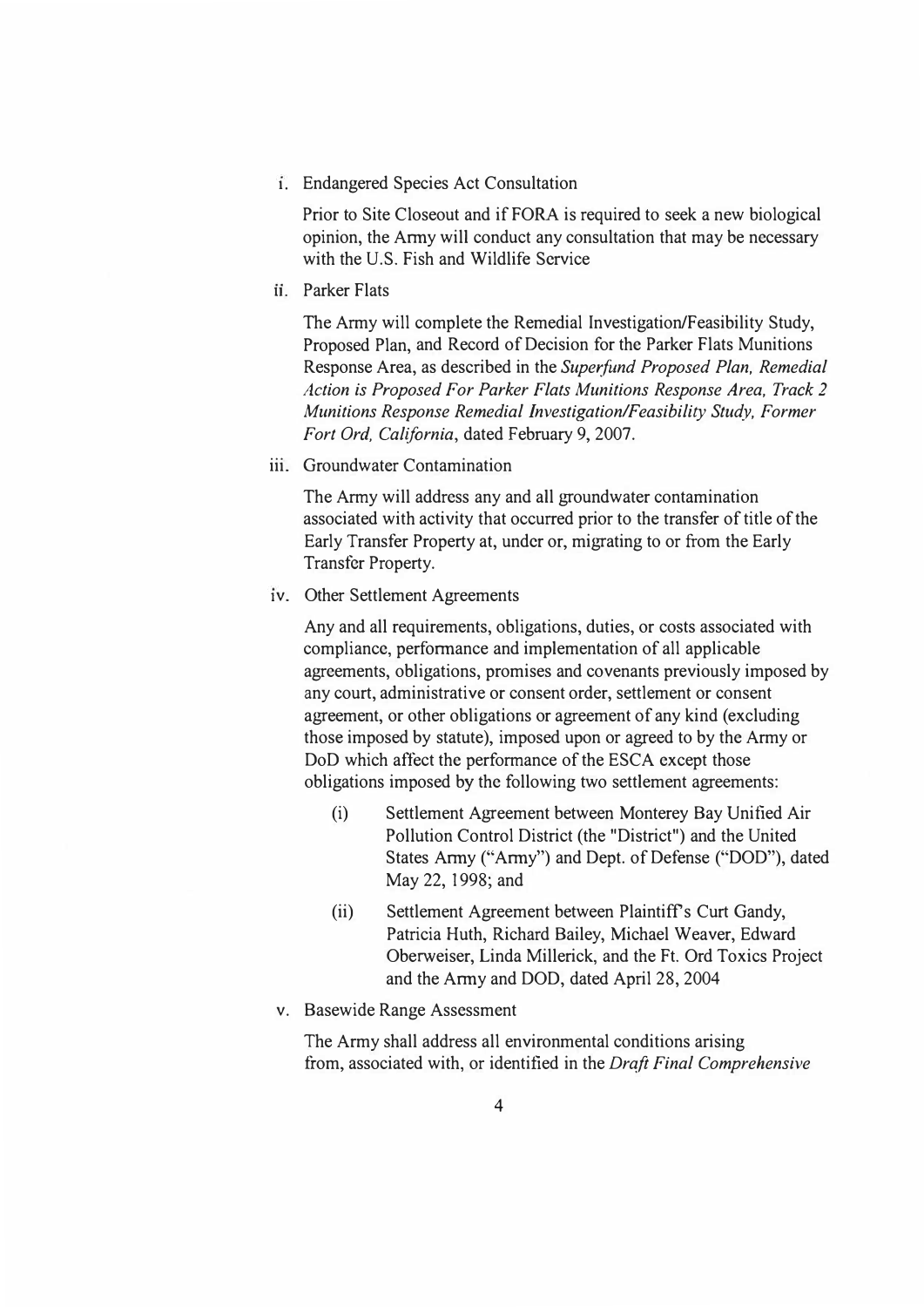*Basewide Range Assessment Report, Former Fort Ord California,*  prepared by Mactec Engineering and Consulting Services, Inc., dated November 24, 2006, except to the extent that such environmental conditions involve MEC.

vi. Site Security Plan

The Army will continue to implement the Ft. Ord Site Security Plan related to the Early Transfer Property.

- E. "Army Obligations" shall mean "Army Continuing Responsibilities" and "Army-Retaincd Conditions."
- F. "Army Retained Conditions" shall mean any of the following conditions, for which the Army has full responsibility:
	- **1.** Radiological Material;
	- ii. Chemical or biological warfare agents;
	- **111.** Claims and settlements of natural resource damages under CERCLA  $107(f)(1)$  or comparable state statutes which arise from releases of hazardous substances, pollutants and contaminants that have occurred due to Army ownership or activities on the Early Transfer Property except to the extent such damages are a result of Recipient's activities on the Early Transfer Property. If claims are made under comparable state statutes, the Army retains its rights and defenses to defend against such claims;
	- iv. Unknown Uninsured Conditions; and
	- v. Perchlorate contamination in soil or groundwater.

The term shall not include any other environmental conditions, including any naturally occurring substance or derivatives of products used in accordance with the state and Federal regulations, on, at, under, or emanating from the Early Transfer Property, in its unaltered form, or altered solely through natural occurring processes or phenomena.

G. "Completion of Remedial Action" shall mean the point in time when FORA has performed all necessary response actions, including establishment of all required Land Use Controls, on a given site or parcel of property, except for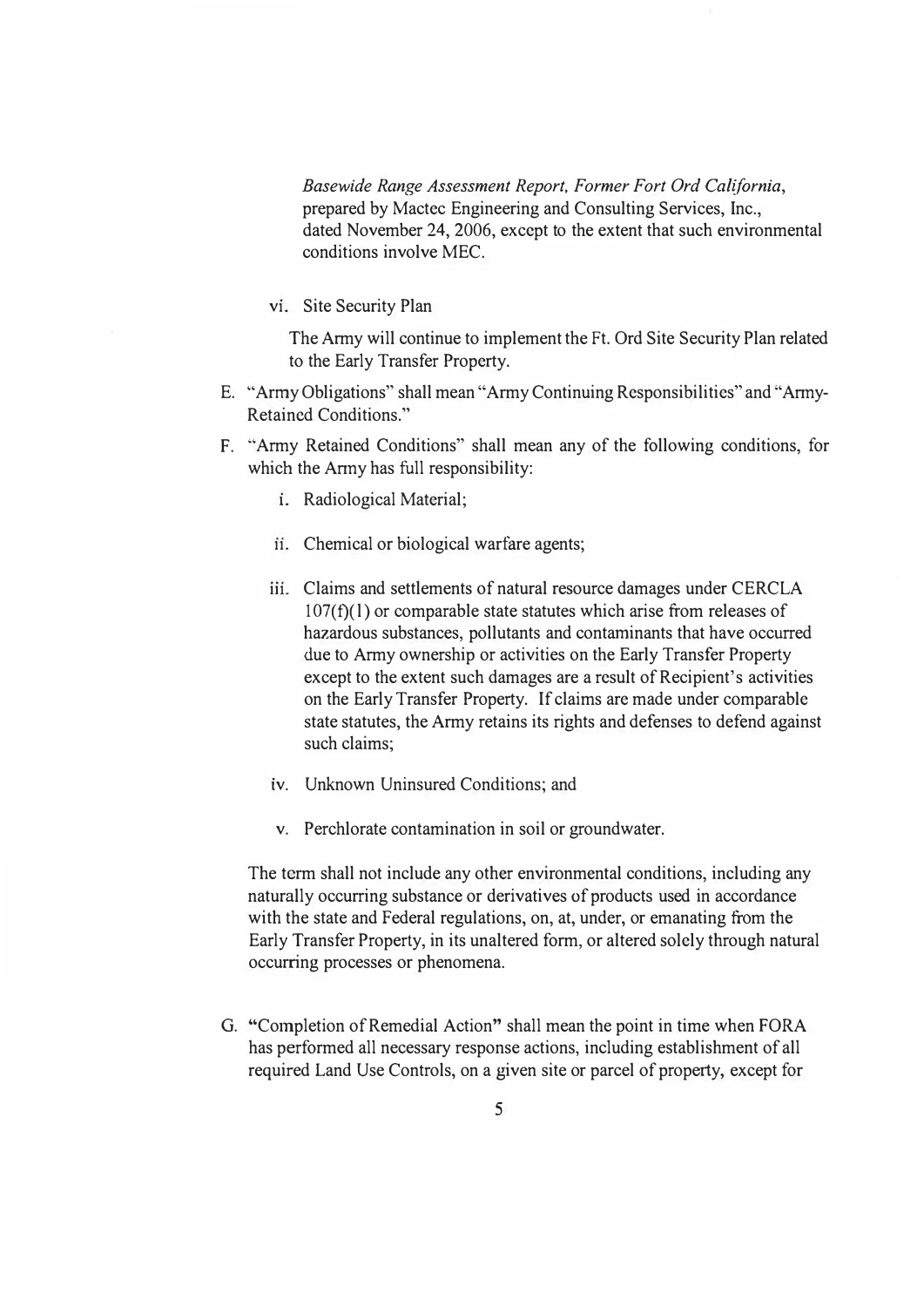long-term operation and maintenance, and EPA has issued a Certificate of Completion of Remedial Action pursuant to Section XVII. of the AOC.

- H. "Decision Documents" shall mean any Record of Decision ("ROD"), Action Memorandum, Explanation of Significant Differences or ROD Amendment prepared and issued by the Army and/or EPA.
- I. "DTSC" shall mean the California Department of Toxic Substances Control, the successor agency to DHS, and any predecessor or successor departments or agencies to DTSC.
- J. "Early Transfer Property" shall mean those parcels of real property that the Army is conveying to FORA as described in the Finding of Suitability for Early Transfer, Former Fort Ord, California, Environmental Services Cooperative Agreement (ESCA) Parcels and Non-ESCA Parcels (Operable Unit Carbon Tetrachloride Plume) ("FOSET 5") as depicted in **Exhibit 1.**
- K. "ESCA" shall mean the Environmental Services Cooperative Agreement, effective March 30, 2007, between the Army and FORA.
- L. "FORA" shall mean the Fort Ord Reuse Authority, a body politic and corporate established pursuant to Title 7.85 of the California Government Code, Chapter 1 through 7, inclusive, commencing with Section 67650, *et seq.,* and selected provisions of the California Redevelopment Law, including Division 24 of the California Health and Safety Code, Part 1, Section 33492, *et seq.,* and Article 4, commencing with Section 33492.70, *et seq.*
- M. "Institutional Controls" shall mean non-engineered instruments, such as administrative and/or legal controls, that help to minimize the potential for human exposure to contamination (including but not limited to MEC) and/or protect the integrity of a remedy by limiting land and/or resource use. Examples of institutional controls include easements and covenants, zoning restrictions, special building permit requirements, construction support, and well drilling prohibitions.
- N. "Land Use Controls" shall mean any restriction or administrative action, including engineering and Institutional Controls, arising from the need to reduce risk to human health and the environment.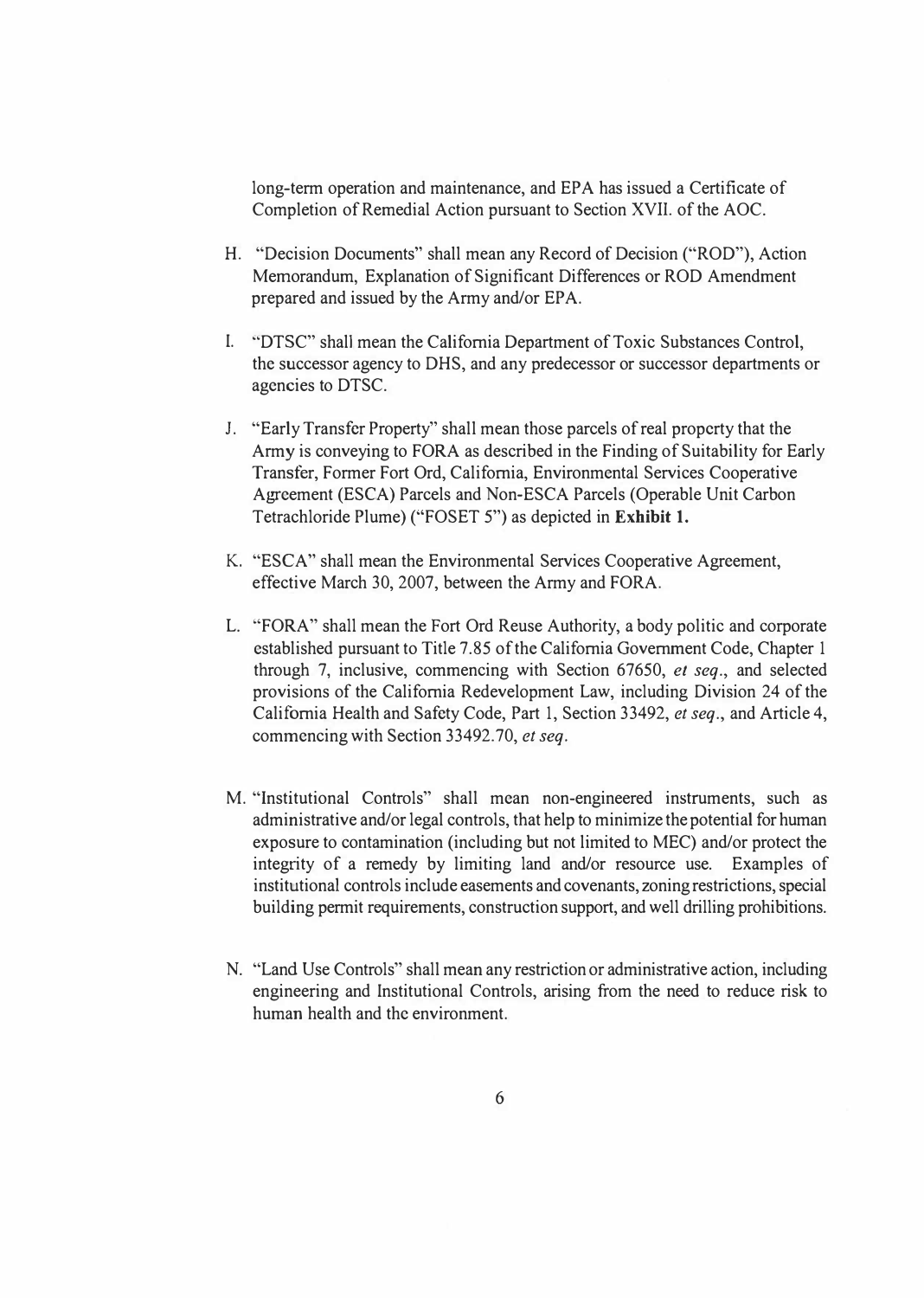- 0. "Long Term Obligations" shall mean any requirement of a ROD or the AOC that extends beyond the Completion of Remedial Action, including but not limited to, long-term review and monitoring; implementation and enforcement of Land Use Controls and other operation and maintenance activities, reporting, and performance of additional response actions, if needed.
- P. "Property Transfer" shall mean the transfer of the Early Transfer Property by deed from the Army to FORA.

IL The following obligations and rights of the Army in respect to the Early Transfer Property shall be suspended or otherwise changed as provided in this Amendment: Section 6 ("WORK TO BE PERFORMED"), Section 7 (CONSULTATION), Section 8 (DEADLINES), Section 9 (EXTENSIONS), Section 11 (EMERGENCIES AND REMOVALS), Section 12 (DISPUTE RESOLUTION), Section 14 (STIPULATED PENALTIES), Section 31 (COVENANT NOT TO SUE AND RESERVATION OF RIGHTS), Section 36 (EFFECTIVE DATE AND PUBLIC COMMENT), provided however, that none of these Sections shall be suspended with respect to any Army Obligations on the Early Transfer Property, including but not limited to submission of final proposed plans and Records of Decision.

III. Section 6 (WORK TO BE PERFORMED) of the 1990 FFA is amended to add the following sections as follows:

- 6.5. ASSUMPTION OF WORK ON EARLY TRANSFER PROPERTY BY FORA
- 6.5.1 Under the terms of the ESCA, the Army has agreed to provide funds to FORA in exchange for FORA's agreement to assume the Army's responsibilities to perform certain CERCLA response actions, including but not limited to remedial investigation and feasibility studies and remedial actions selected in Records of Decision for the Early Transfer Property. In furtherance of the agreements reached between the Army and FORA in the ESCA, and FORA's commitments contained in the AOC, EPA and DTSC agree that FORA assumes full responsibility for completion of necessary CERCLA response actions, except Army Obligations, on the Early Transfer Property.
- 6.5.2 FORA's assumption of responsibilities will not relieve the Army of its liability and obligations under CERCLA §§ 107 and 120, except to the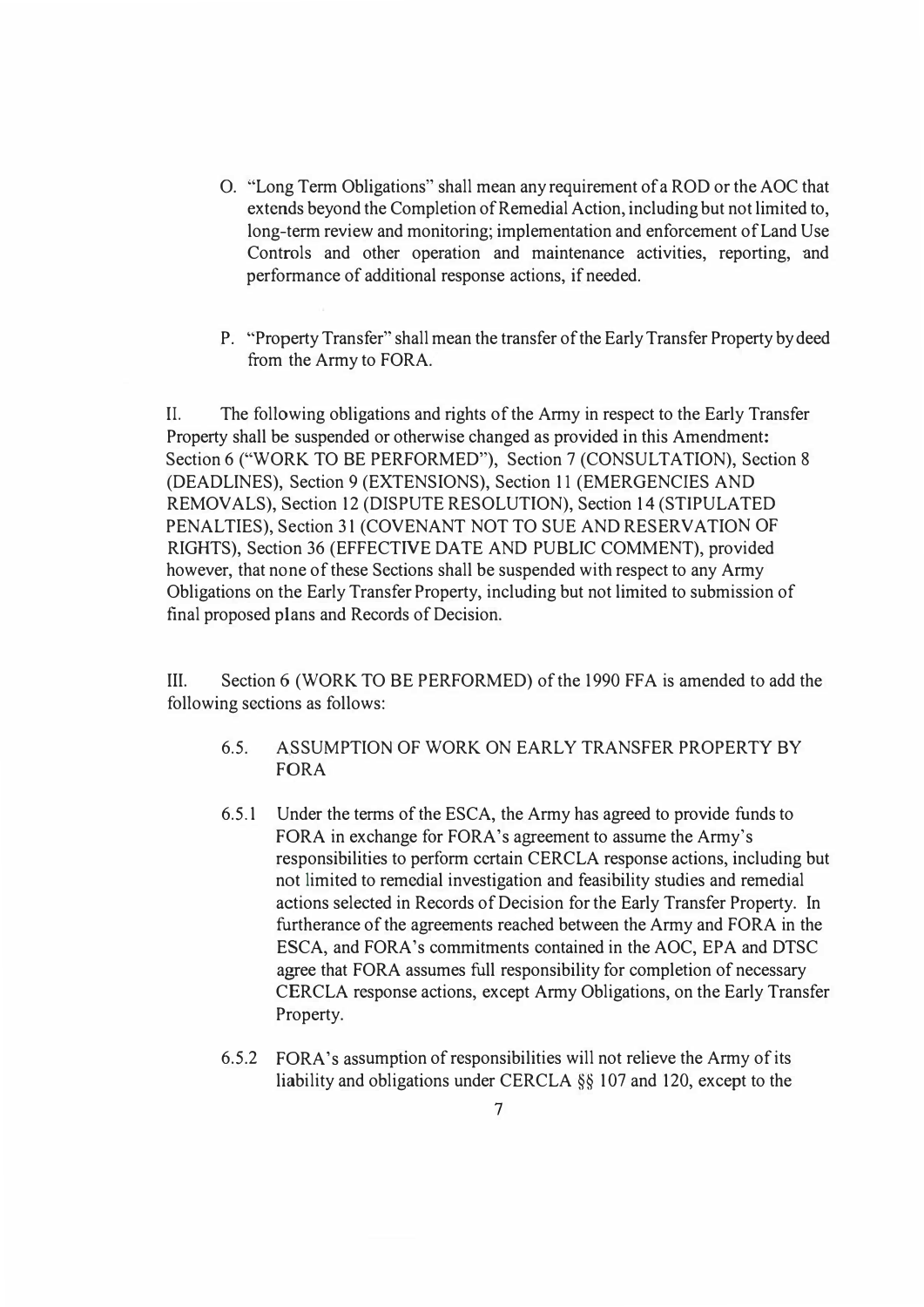extent the activities of FORA cause a release or threatened release unrelated to the perfonnancc of the environmental services.

- 6.5.3. The Army agrees that it will conduct necessary response actions for Anny Obligations. The Army will notify EPA, RWQCB and DTSC upon receipt of a claim by FORA that it has encountered an Army Obligation. Under the AOC, if EPA or DTSC directs FORA to proceed with addressing the obligation encountered and the issue is under dispute resolution under the ESCA, the Army shall, within 15 days of the receipt of FORA's workplan, either agree to undertake such work itself under the 1990 FF A, or authorize FORA to conduct such work under the AOC schedule.
- 6.5.4. The Army's obligations suspended under Section II of this Amendment shall resume upon (1) the date of ESCA termination if prior to the end of the ESCA tenn; or (2) the Anny's receipt of a Finding of Default under the AOC. Such obligations shall include, but are not limited to, (i) implementation of any selected response actions that have not yet been fully performed and (ii) completion of any investigations and preparation of any such deliverables not yet completed to reach a final response decision.
- 6.5.5. Within 30 days after the Army resumes its responsibilities under the 1990 FFA as described in subsection 6.5.4. above, the Army will provide EPA and DTSC with its schedule for the implementation of all response actions remaining to be performed on the Early Transfer Property. If the Parties fail to agree within 30 days from receipt of the proposed schedule for implementation, the matter shall immediately be submitted for dispute resolution pursuant to the 1990 FFA.
- 6.5.6. In the event that the Anny resumes responsibility under the 1990 FF A, it shall perform the response actions required by a Record of Decision issued prior to the ESCA's termination or a Finding of Default. If a Record of Decision has not been issued prior to the Army's resumption of responsibilities, the Army may, within 21 days of Army's resumption, propose to EPA and DTSC modifications to the relevant Work Plan(s). To the extent that EPA, DTSC, or the Army does not agree with respect to such an Anny proposal, any Party may initiate Dispute Resolution pursuant to the 1990 FF A.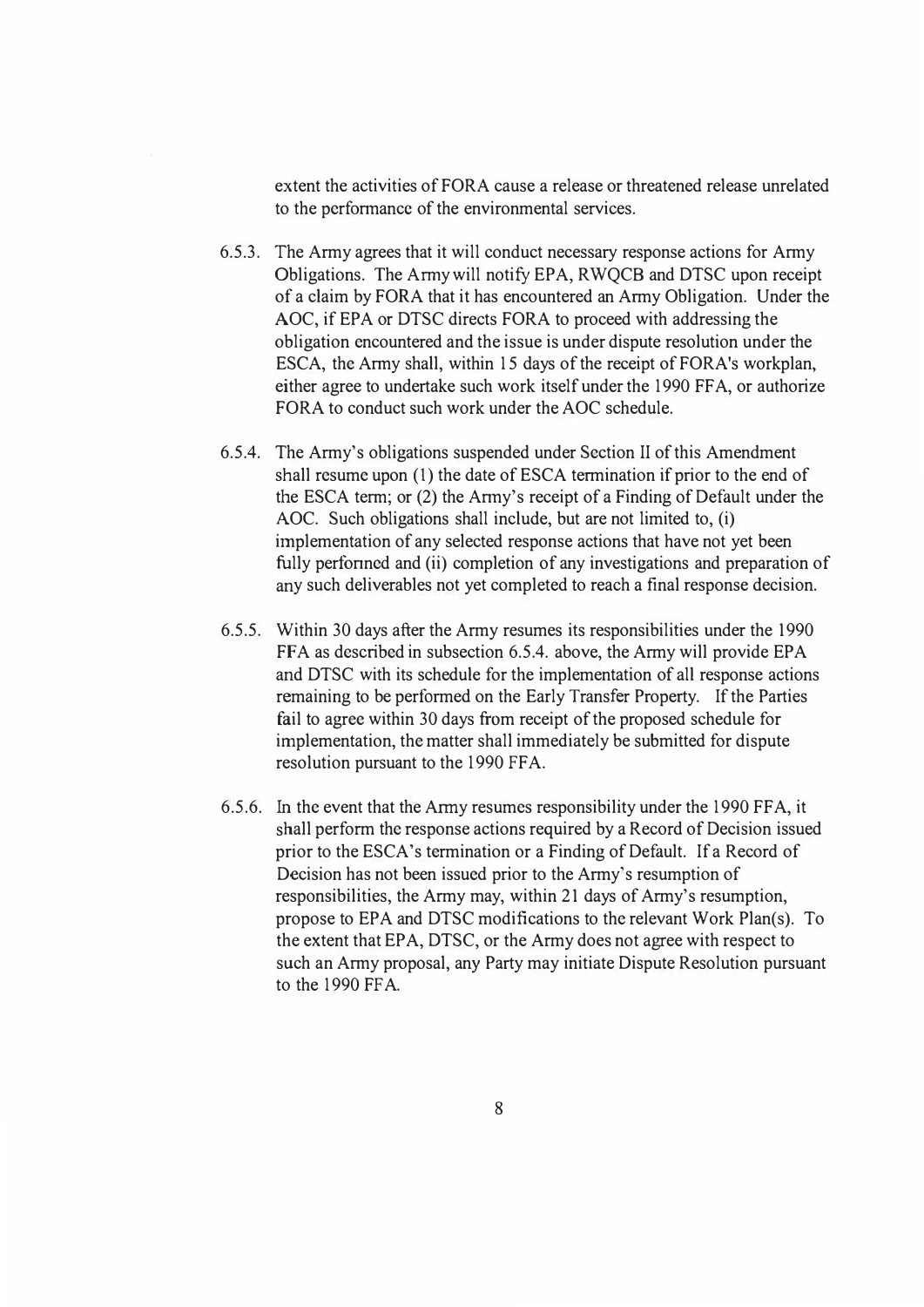#### 6.5.7 Notices/Management Group Meetings

Notice of activities under this FF A Amendment shall be provided to the following addresses:

(1) For the Army:

Gail Youngblood Fort Ord BRAC Environmental Coordinator P.O. Box 5008 Monterey, CA 93944-5008 Tel (831) 242-7918 Fax: (831) 242-7091

(2) For EPA:

Kathleen Johnson, Chief Federal Facilities and Site Clean-up Branch U.S. Environmental Protection Agency Region 9 75 Hawthorne Street San Francisco, CA 94105 Tel (415) 972 3873 Fax (415) 947 3520

Judy Huang EPA Project Coordinator U.S. Environmental Protection Agency Region 9 75 Hawthorne Street San Francisco, CA 94105 Tel (415) 972 3681 Fax (415) 947 3520

(3) For DTSC:

Anthony J. Landis, P.E. Chief, Northern California Operations Office of Military Facilities Department of Toxic Substance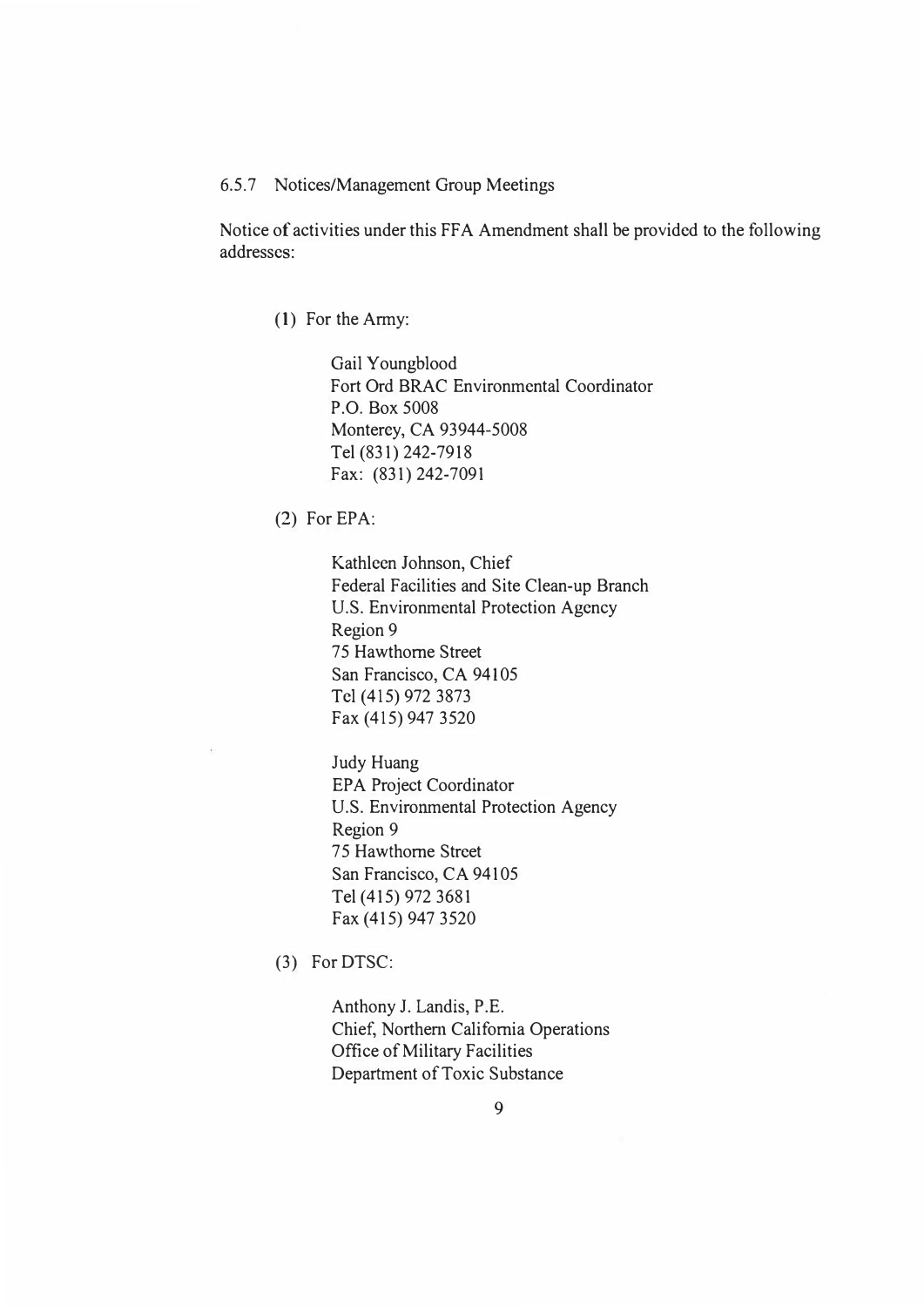8800 Cal Center Drive Sacramento, CA 98526-3200 Tel (916) 255 3732 Fax (916) 255 3734

Roman Racca Project Coordinator DTSC 8800 Cal Center Drive Sacramento, CA 95746 Tel (916) 255 6403 Fax (916) 255 3734

(4) For RWQCB:

Roger W. Briggs Executive Officer 895 Aerovista Place, Suite 101 San Luis Obispo, CA 93401 Tel. (805) 549-3140 Fax (805) 543-0397

6.5.8. Nothing in this Section shall be construed to interfere with or alter the internal organization or procedures of a Party, including, without limitation, signature authority.

IV. Section 7 (CONSULTATION: REVIEW AND COMMENT PROCESS FOR DRAFT AND FINAL DOCUMENTS) is suspended in regards to the Army's consultation responsibilities for the Early Transfer Property except for the following subsections:

- 7.11. The Army will coordinate with FORA, and FORA, on behalf of the Army, will submit all drafts of Proposed Plans and Records of Decision to EPA and DTSC for review, comment, and approval. EPA and DTSC will submit comments to the Army on the draft Proposed Plans and Records of Decision as further described in Paragraph 7.15 below. Upon the resolution of comments, the Army will submit to EPA and DTSC all draft final versions of the Proposed Plans and Records of Decision.
- 7.12. FORA, on behalf of the Army, shall be responsible for the submission of all documents and deliverables pursuant to the AOC, except draft final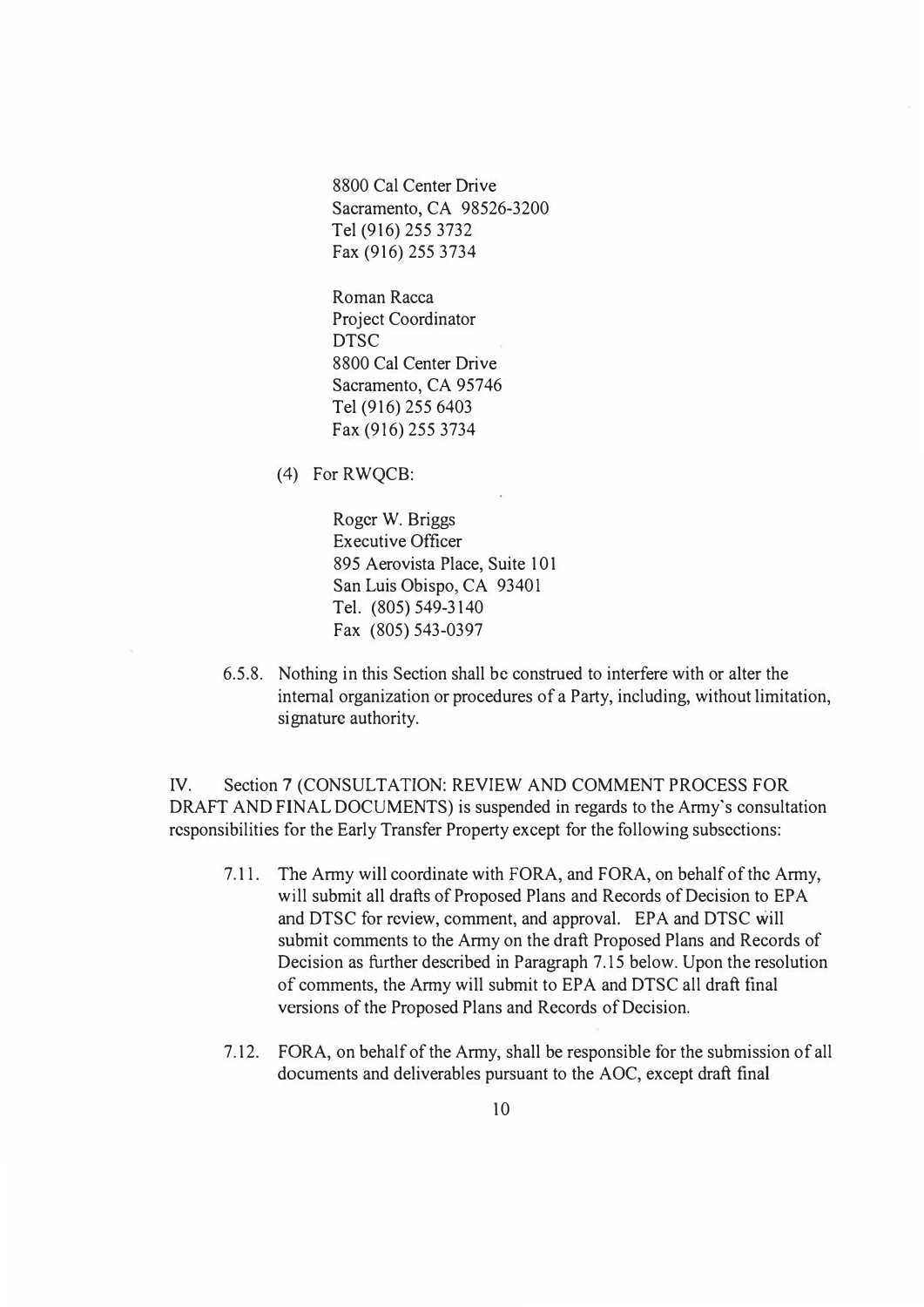Proposed Plans and Records of Decision. Under the process and schedule contained in the AOC, FORA will submit for review, comment, and approval all documents, deliverables, reports, and other information necessary to implement response actions on the Early Transfer Property and achieve Completion of Remedial Action.

- 7.13. The Army and FORA will coordinate, as necessary, on all documents and deliverables required under the AOC before FORA submits them to EPA and DTSC.
- 7 .14. The schedule for submission of Proposed Plans and Records of Decision shall be the schedule contained in the approved RI/FS Work Plan or such other document that EPA agrees will contain the RI/FS and ROD schedule under the AOC.
- 7.15. EPA and DTSC will review and provide the Army with comments on the first drafts of Proposed Plans and Records of Decision within 60 days of receipt of the first draft, unless the Parties mutually agree, as provided in Section 7.7(b) of the 1990 FFA, that an additional 30 days is required. The Army and FORA shall address EPA and DTSC comments, and the Army will submit a revised draft final document within 60 days of receipt of EPA and DTSC comments, unless an extension is requested in accordance with Section 9 below. EPA and DTSC will review the draft final document and the Army's response to their comments within 30 days of receipt unless an extension is requested. Disputes on the Army's draft final version shall be conducted in accordance with Section 12 of this FFA Amendment.
- 7 .16. Appendix B is suspended as to the Early Transfer Property and non-Army Obligations and will be replaced by a new schedule to be submitted by FORA and approved by EPA under the AOC.
- V. Section 8 (DEADLINES) is amended to add the following subsection which applies only to the Early Transfer Property:
	- 8.6. The Army will meet the deadlines contained in this Amendment and those RI/FS and ROD schedules developed under the AOC.
- VI. Section 9 (EXTENSIONS) is amended to add the following subsection applicable only to the Early Transfer Property:
	- 9.8. The Army may request extensions to the schedules for submission of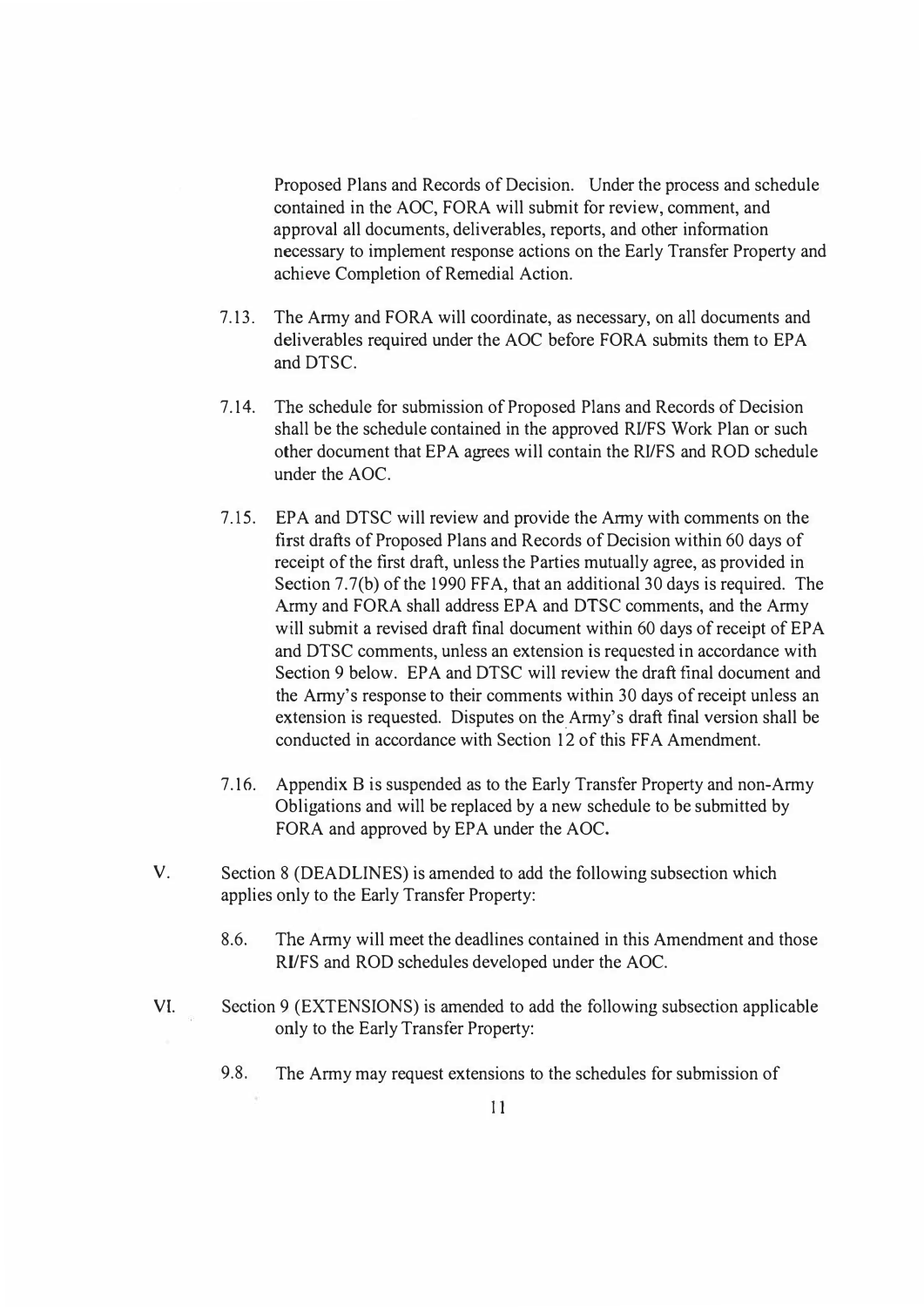Proposed Plans and Records of Decision for the Early Transfer Property in accordance with Sections 9.1 through 9.7 of the 1990 FFA. Furthermore, EPA and DTSC may request an extension to their reviews of such deliverables in accordance with Sections 9.1 through 9.7 of the 1990 FFA.

- VII. Section 11 (EMERGENCIES AND REMOVALS) is amended to add the following subsection with respect to the Early Transfer Property:
	- 11.6. FORA, under the terms of the ESCA and AOC, shall be responsible for providing notice on its discovery or awareness of a release of a hazardous substance or an emergency situation. Nonetheless, to the extent that Army personnel and/or its contractors become aware of an emergency or other situation that may present an endangerment to public health, welfare or the environment at or near the Early Transfer Property, the Army shall notify EPA, RWQCB and DTSC in accordance with Section 11.1 of the 1990 FFA. For those situations that involve and/or pertain to an Army Obligation, the Army will take on all responsibilities outlined in Sections 11.1 to 11.5 of the 1990 FFA upon the Army's discovery, or after receipt of notice from FORA, EPA or DTSC, whichever occurs first.
- VIII. Section 12 (DISPUTE RESOLUTION) is amended to add the following subsections:
	- 12.13. The Parties agree that while the AOC is in effect, the AOC dispute resolution process is the exclusive dispute process between FORA, EPA and DTSC related to all responsibilities that FORA has agreed to assume for the Army under the AOC. The Army agrees that a resolution of a dispute between FORA, EPA and DTSC under the AOC may not be disputed by the Army under Section 12 of the 1990 FFA.
	- 12.14. Section 12 of the 1990 FFA remains in effect relative to violations of the 1990 FFA, this Amendment, and the Army's Obligations. EPA, State, or the Army may raise a dispute in accordance with Section 12 of the 1990 FFA regarding submission of a draft final Proposed Plan or Record of Decision submitted by the Army under this Amendment.
	- 12.15. In the event of FOR A's default under the AOC, EPA will provide notice to the Army by sending a copy of the Notice of Intent to Default provided for in the AOC. The Army may submit comments on the Notice within 20 days of its receipt for EPA to consider during discussions and/or a dispute with FOR A. Neither EPA's Notice of Intent nor final Finding of Default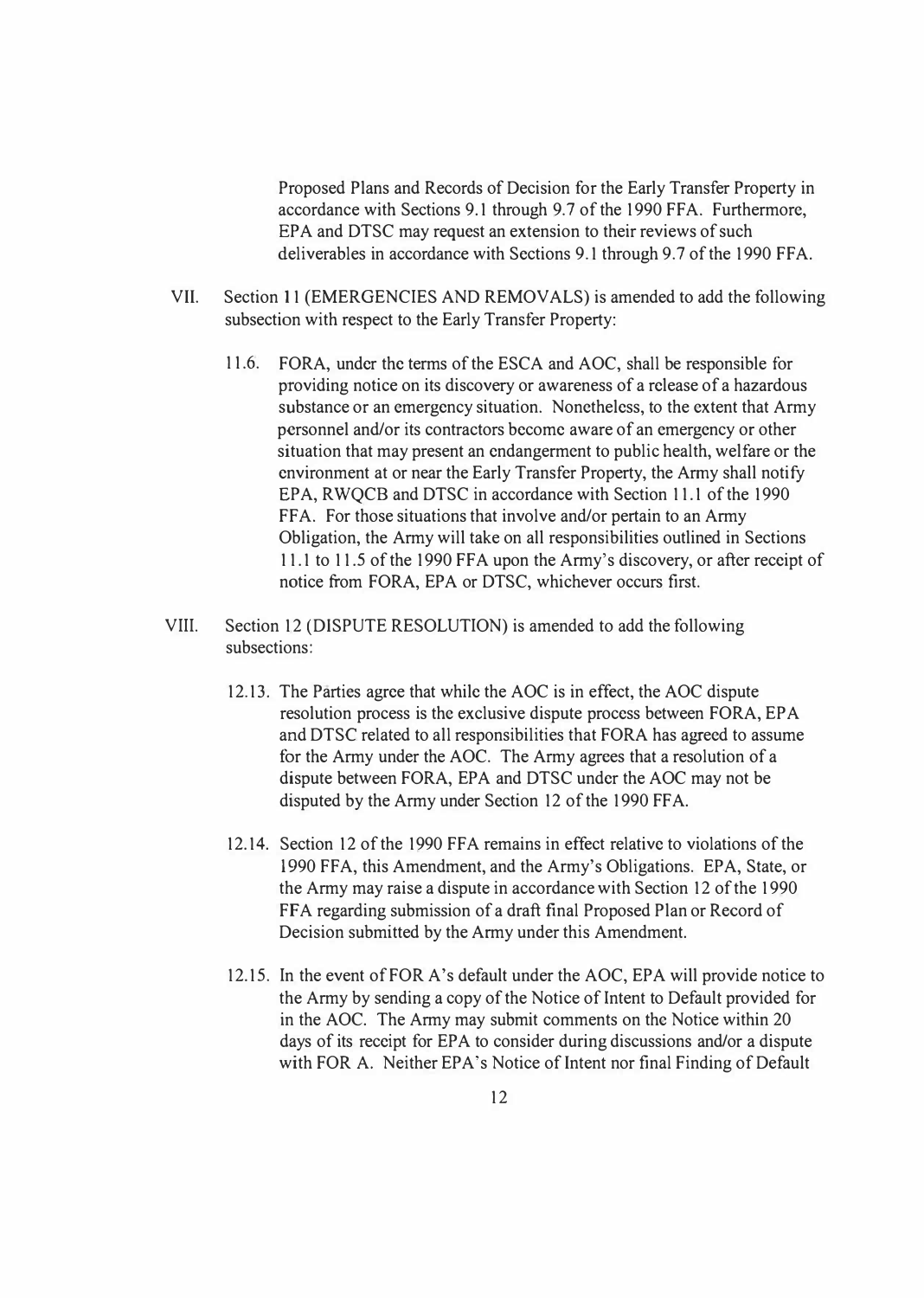under the AOC is subject to dispute by the Anny.

- 12.16. In Section 12.4 of the 1990 FF A, the Army's designated member of the DRC shall be changed to the Chief of the Army BRAC Division.
- IX. Section 31 (COVENANT NOT TO SUE AND RESERVATION OF RIGHTS) is amended to add the following subsection related exclusively to the Early Transfer Property:
	- 31.2. In consideration of the Army's compliance with this Amendment and the 1990 FFA, and based on the information known to the Parties or reasonably available on the effective date of this Amendment, EPA, the Army, and DTSC, agree that compliance with this Amendment and the 1990 FF A shall stand in lieu of any administrative, legal, and equitable remedies against the Army available to them regarding the releases or threatened releases of hazardous substances including hazardous wastes, pollutants or contaminants at the Site which are the subject of an Rl/FS conducted pursuant to this Amendment and the 1990 FFA by the Army, or FORA pursuant to the ESCA.
- X. Section 36 (EFFECTIVE DATE AND PUBLIC COMMENT) is amended to add the following subsection applicable on to the Early Transfer Property:
	- 36.4. The FF A Amendment becomes effective after all Parties have signed this Amendment, and approval of the Covenant Deferral Request by EPA, with the concurrence of the State. When these conditions are met, EPA shall promptly notify all Parties in writing of the effective date.
- XI. Section 39 (LAND USE CONTROLS) shall be added to the 1990 FFA.
	- 39.1. As a condition to deferring the CERCLA Covenant, land, water, and resource use restrictions will be defined in the FOSET. The Army, RWQCB and DTSC will establish the land, water, and resource use restrictions on the Early Transfer Property, by entering into a Covenant to Restrict the Use of Property ("CRUP"), prior to the conveyance of the Early Transfer Property. The restrictions contained in the CRUP also will be included in the federal quitclaim deed transferring the Early Transfer Property to FORA.
	- 39.2. These restrictions in the CRUP and the federal deed were placed over the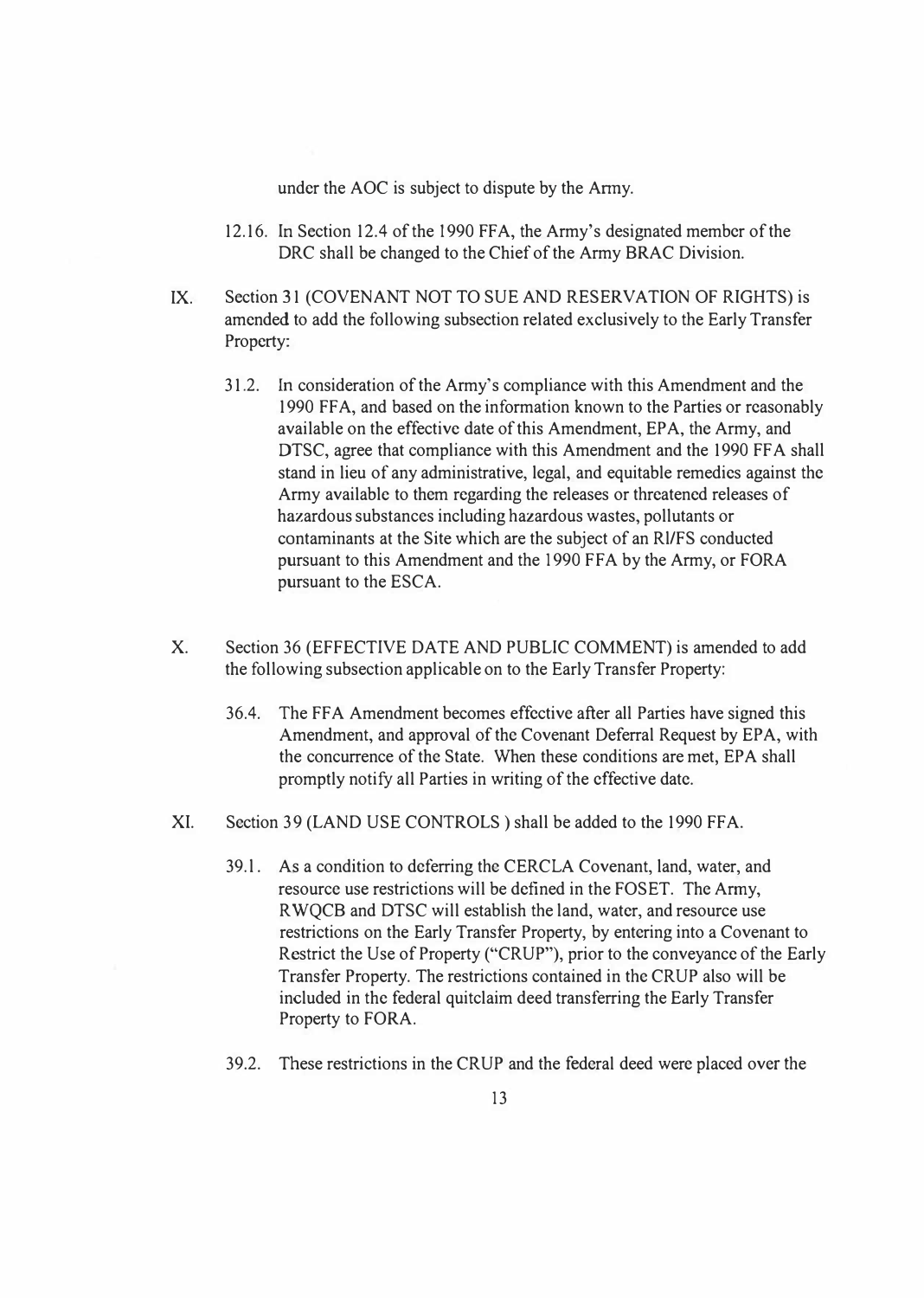property as a condition of deferring the CERCLA covenant in order to ensure the protection of human health and the environment prior to completing all remedial actions. The Army agrees to comply with the land, water, and resource restrictions. The Army shall report any activities prohibited by the CRUP and federal deed known by it or reported to the Army during the course of the Army or FORA's activities at or near the Early Transfer Property. The Army will seek to enforce any such restriction, to the extent it has authority, if FORA, DTSC, or another entity has not initiated necessary enforcement action.

- XII. Section 40 shall be added to the 1990 FFA:
	- 40. SELECTION OF RESPONSE ACTIONS
	- 40.1. Notwithstanding that FORA has assumed certain Army responsibilities under the ESCA, consistent with Sections 7, 8, 9, and 12 above, the Army and/or EPA shall select a remedial action in accordance with CERCLA, the NCP, and the 1990 FFA for the Early Transfer Property with the participation of DTSC and, to the extent applicable, RWQCB.
- XIII. Section 41 shall be added to the 1990 FFA:
	- 41. EFFECT OF AMENDMENT NUMBER No. I TO THE 1990 FF A
	- 41.1. Nothing in this Amendment to the 1990 FFA shall modify any term or condition of the 1990 FF A unless expressly set forth herein. Nothing in this Amendment creates any third party rights.
	- 41.2. Nothing in this Amendment to the 1990 FFA shall require EPA or the State to perform response actions at the Early Transfer Property.
	- 41.3. Nothing in this Amendment to the 1990 FFA shall affect whatever ability the Army has to contract or agree with third parties to conduct response actions for Army Obligations.
	- 41.4. The Army acknowledges its ultimate liability under CERCLA to complete all necessary response actions at the Early Transfer Property, in accordance with CERCLA, including the performance of any transferred operational responsibilities as described in Section 41.3. The Parties acknowledge that FORA shall perform response actions for the cleanup of the Early Transfer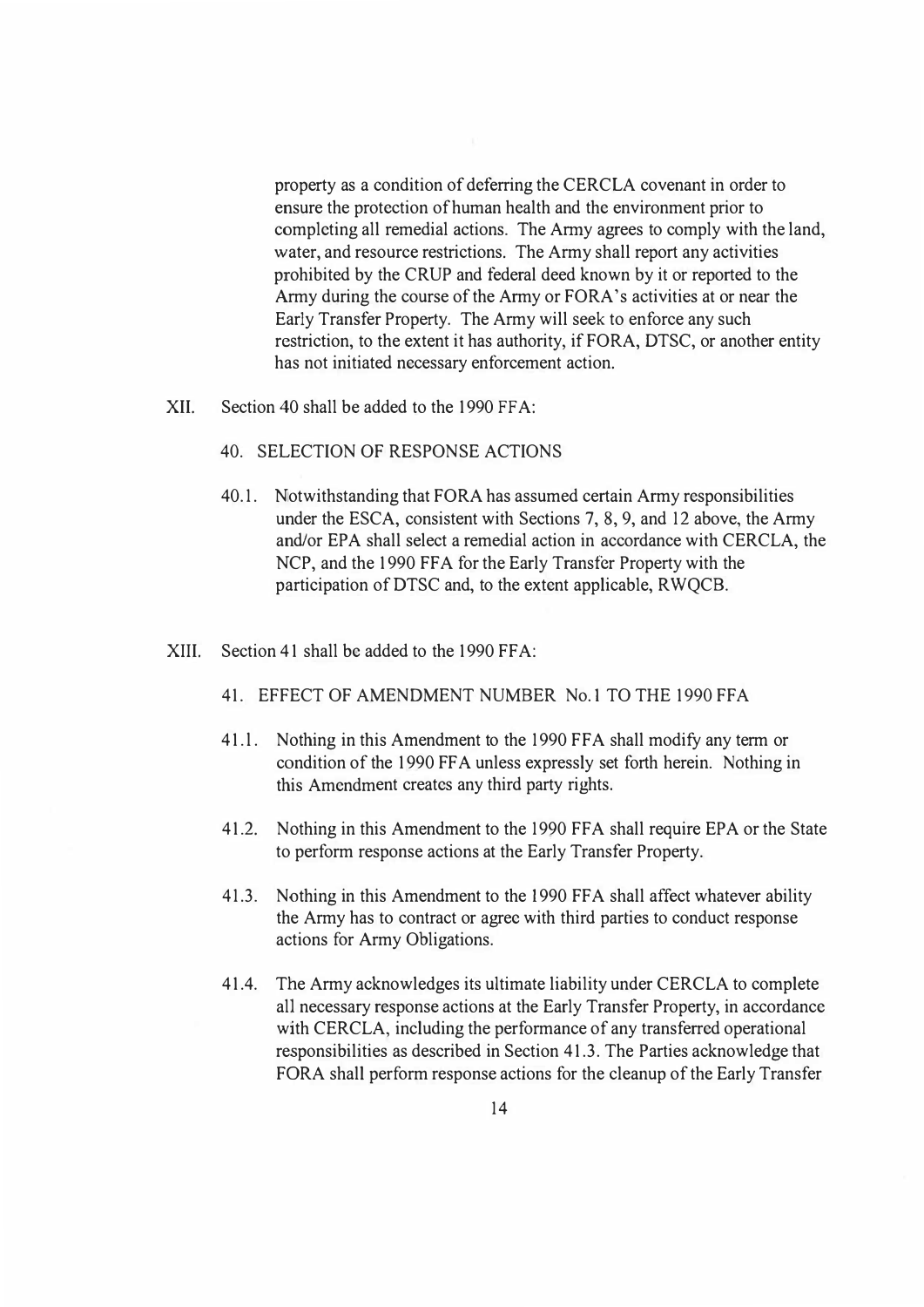Property pursuant to the ESCA and the AOC. In the event the ESCA is terminated, or FORA defaults under the ESCA or AOC, the Army will be responsible for all such remaining obligations under the 1990 FFA, as amended. The parties further agree that it is to the benefit of both the citizens of the State of California and of the United States to address these requirements.

41.6. Nothing in this Amendment to the 1990 FF A will be precedent for agreements concerning any other Superfund Site.

XIV. Section 42 shall be added to the 1990 FFA:

## 42. ARMY NOTICE AND RESPONSIBILITIES IN EVENT OF MATERIAL BREACH BY FORA OR ESCA DISPUTE.

42.1. The Army shall notify EPA in writing within 14 days, with a copy to DTSC and R WQCB, upon learning of any information that may constitute a material breach by FORA under the ESCA, or within 14 days of a dispute arising under the ESCA.

#### **AUTHORIZED SIGNATURES**

Each of the undersigned representatives of the Parties certifies that he or she is fully authorized by the entity he or she represents to enter into the terms of this First Amendment to the 1990 FFA and to legally bind such entity to this First Amendment to the 1990 FFA.

IT IS SO AGREED:

by

UNITED STATES DEPARTMENT OF ARMY

*QJQQ Q*.

**2(o 'n.tt.. o7** 

Deputy Assistant Secretary of the Army Environment, Safety and Occupational Health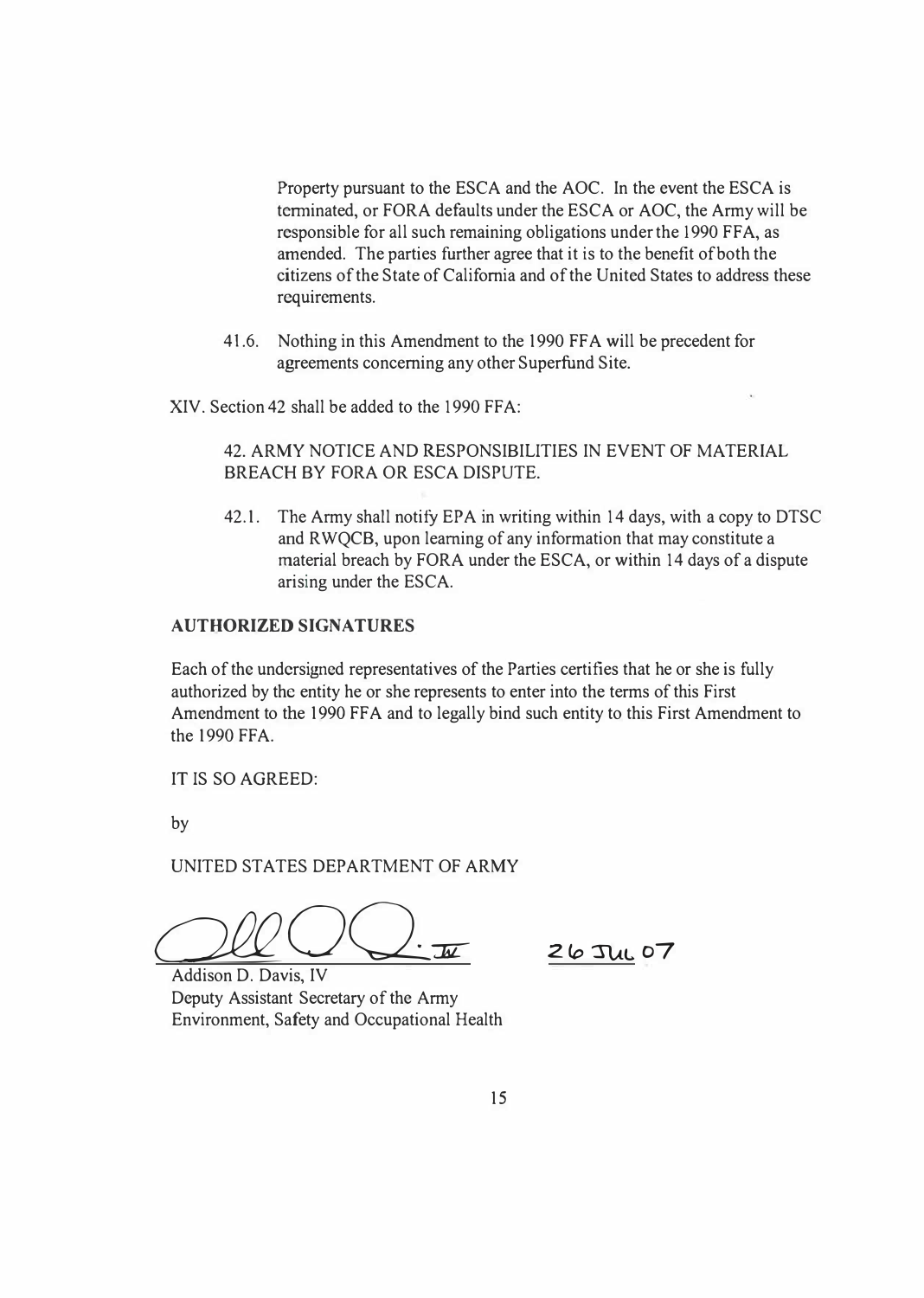## UNITED STATES ENVIRONMENTAL PROTECTION AGENCY

*/fa'.Ju --fll<a� 1-Z��1*

*Denuty* Regi beputy Regional Administrator U.S. Environmental Protection Agency Region IX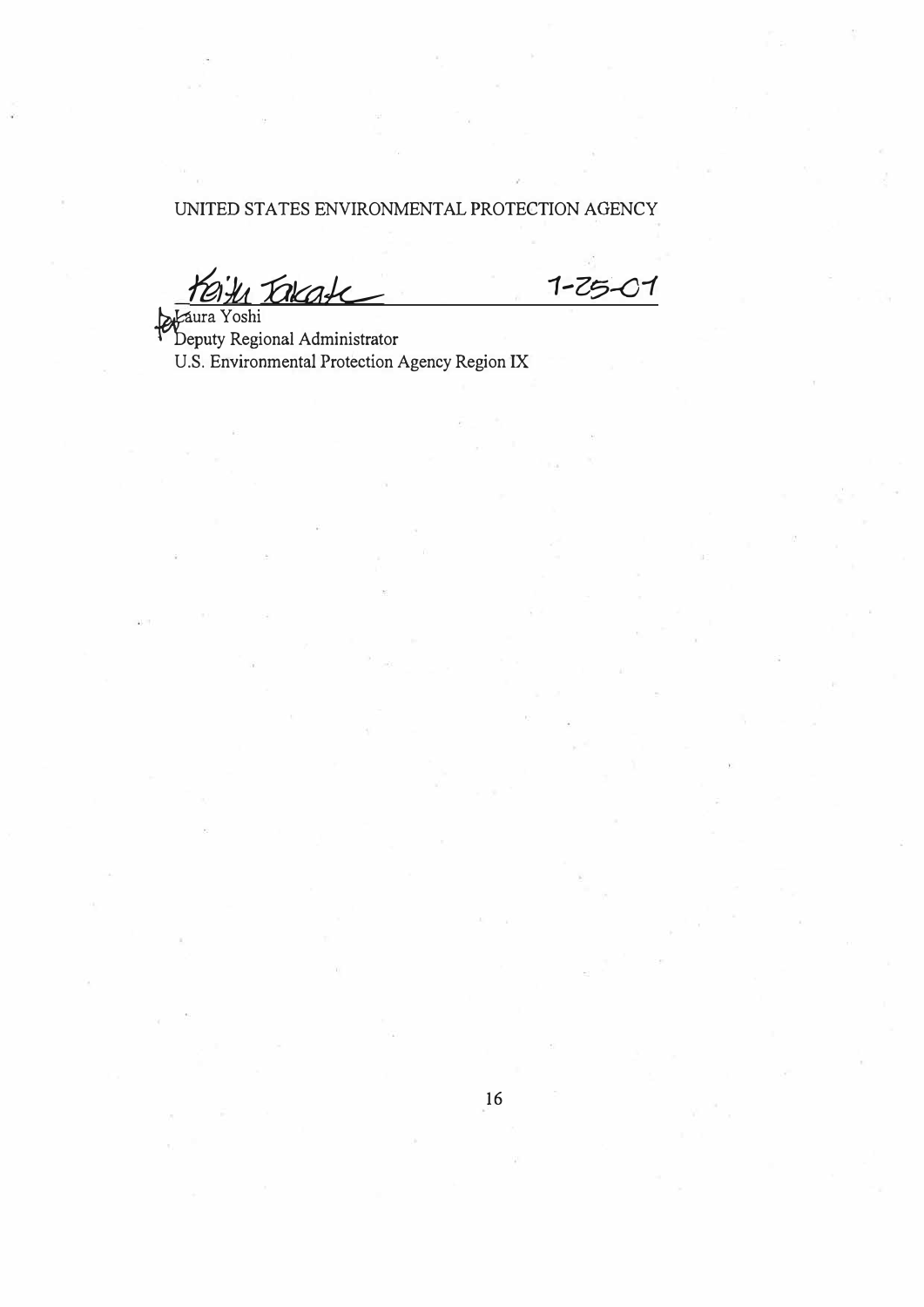# FEDERAL FACILITY AGREEMENT CERCLA Section 120 AMENDMENT NO. 1 RELATED TO EARLY TRANSFER PROPERTY REFERENCED IN FOSET 5

CALIFORNIA REGIONAL WATER QUALITY CONTROL BOARD

 $7 - 26 - 07$ 

Roger W. Briggs, Executive Officer California Regional Water Quality Control Board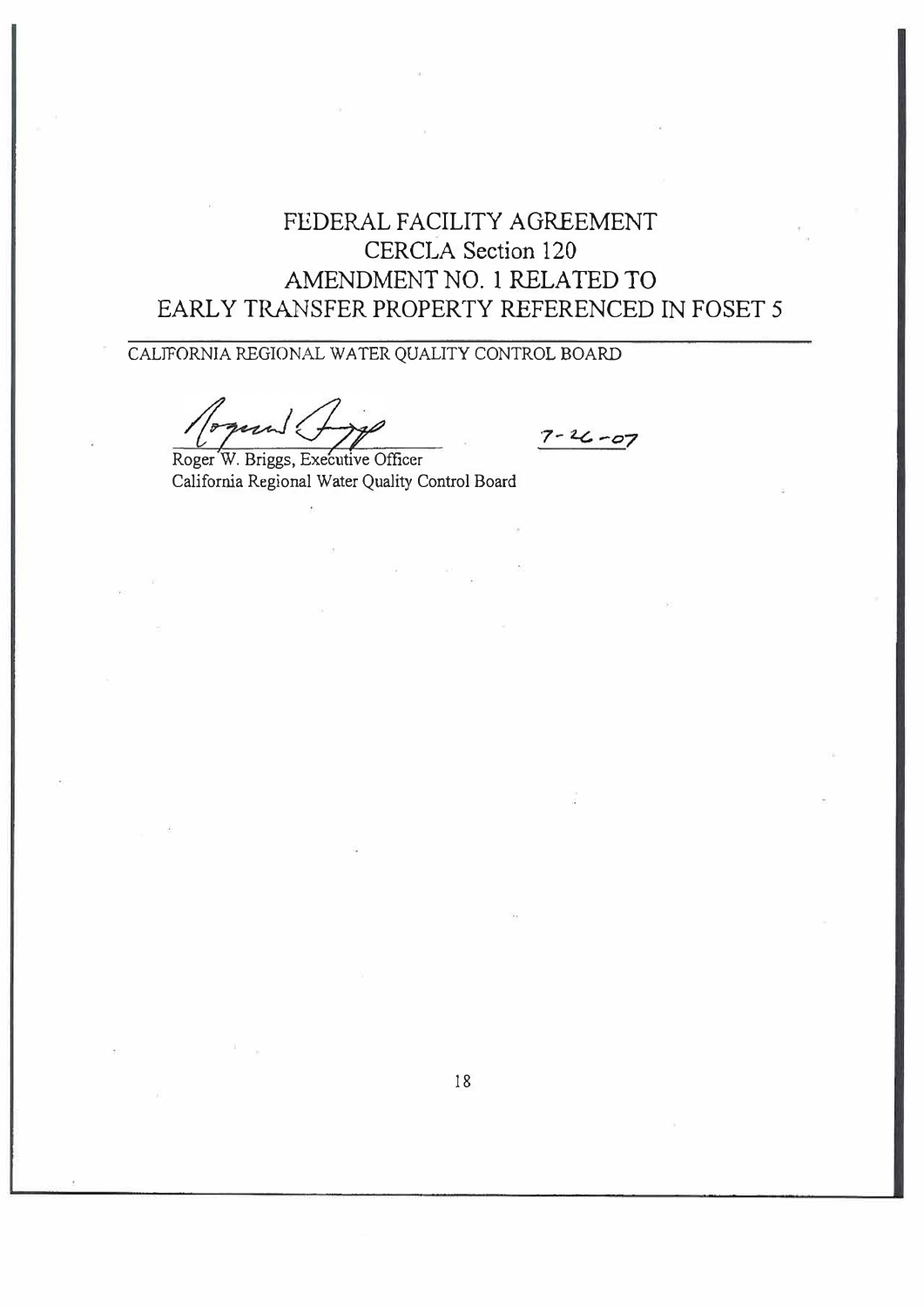### FEDERAL FACILITY AGREEMENT CERCLA Section 120 AMENDMENT N0.1 RELATED TO EARLY TRANSFER PROPERTY REFERENCED IN FOSET 5

CALIFORNIA DEPARTMENT OF TOXIC SUBSTANCES CONTROL

Author 2005 7-26-07 Anthony J. Landia

Chief, Northern California Operations Office of Military Facilities California Department of Toxic Substances Control